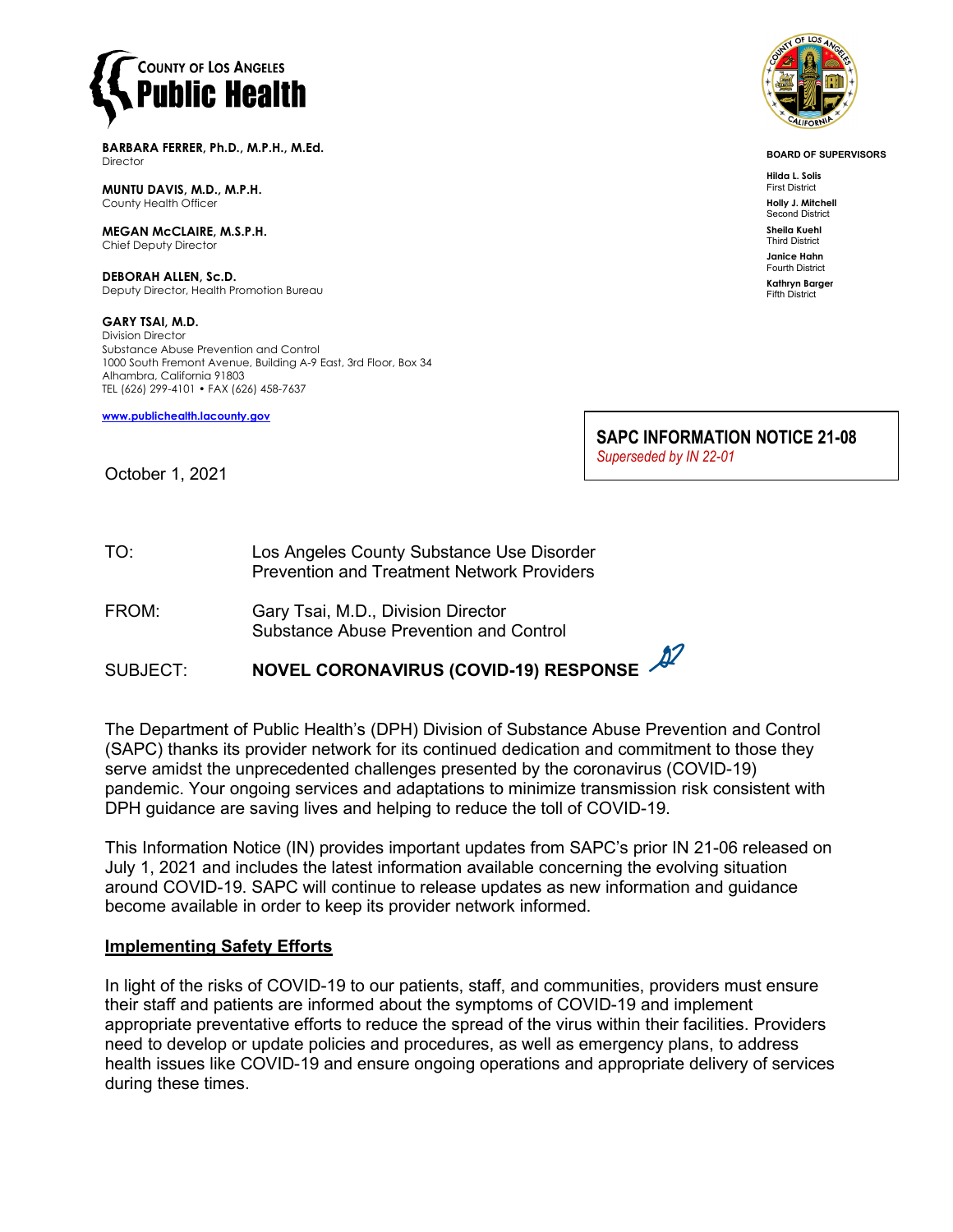Network Providers October 1, 2021 Page 2 of 13

The science and knowledge related to this virus continue to evolve. As such, providers and particularly frontline staff must continually stay informed of the COVID-19 situation by reviewing and posting (in common areas) the resources available on the [DPH COVID-19 Webpage,](http://publichealth.lacounty.gov/media/Coronavirus/) which includes the most recent Health Officer Order as well as information tailored for Health Care Facilities such as substance use disorder (SUD) prevention and treatment providers, Congregate Living Facilities such as residential treatment programs, and other general information. To ensure your staff and patients are fully informed as well, you must post educational materials on COVID-19 in all relevant threshold languages in common areas at each facility. Additionally, steps should be taken to continue enhanced sanitation/cleaning efforts and reduce the proximity of individuals to each other, particularly in residential, inpatient, and Recovery Bridge Housing settings.

## **Assessing for Medical Stability**

To balance SUD service needs and community health, individuals who are medically stable still need to be admitted for medically necessary treatment services. This includes individuals who are exhibiting symptoms that overlap with COVID-19 (e.g., cough, fever, shortness of breath) and who could be appropriately quarantined and/or isolated, in accordance with DPH guidance. Whether or not the benefits of receiving SUD services outweigh the risks to both the individual receiving treatment and the community must be considered on a case-by-case basis. For example, individuals with un- or under-treated SUDs may not return to care and may suffer morbidity or mortality as a result of their substance use and/or exacerbate community spread if they were turned away from needed residential SUD treatment as opposed to being isolated in a residential setting. However, medically *unstable* individuals should always be immediately referred to appropriate health care services.

### **Reporting of COVID-19 Positive Cases**

All providers are required to report positive client or staff COVID-19 tests as follows:

- 1. **SAPC**: Report every client or staff who tests positive for COVID-19 to SAPC at any site or level of care by submitting the [Adverse Event Reporting Form](http://publichealth.lacounty.gov/sapc/NetworkProviders/ClinicalForms/AQI/AdverseEventReportingForm.pdf) to [sapcmonitoring@ph.lacounty.gov](mailto:sapcmonitoring@ph.lacounty.gov) within one (1) business day.
- 2. **DPH**: Report three (3) or more client or staff COVID-19 positive tests at any site or level of care (i.e., prevention, treatment, DUI) in a 14 calendar days span to DPH using the following link [www.redcap.link/covidreport](http://www.redcap.link/covidreport) and/or by calling (888) 397-3993 or (213) 240-7821 if internet access is not available.
- 3. **DHCS:** Report every client or staff who tests positive for COVID-19 at any site or level of care (i.e., prevention, treatment, DUI) to the California Department of Health Care Services (DHCS) within one (1) business day to [DHCSLCBcomp@dhcs.ca.gov.](mailto:DHCSLCBcomp@dhcs.ca.gov)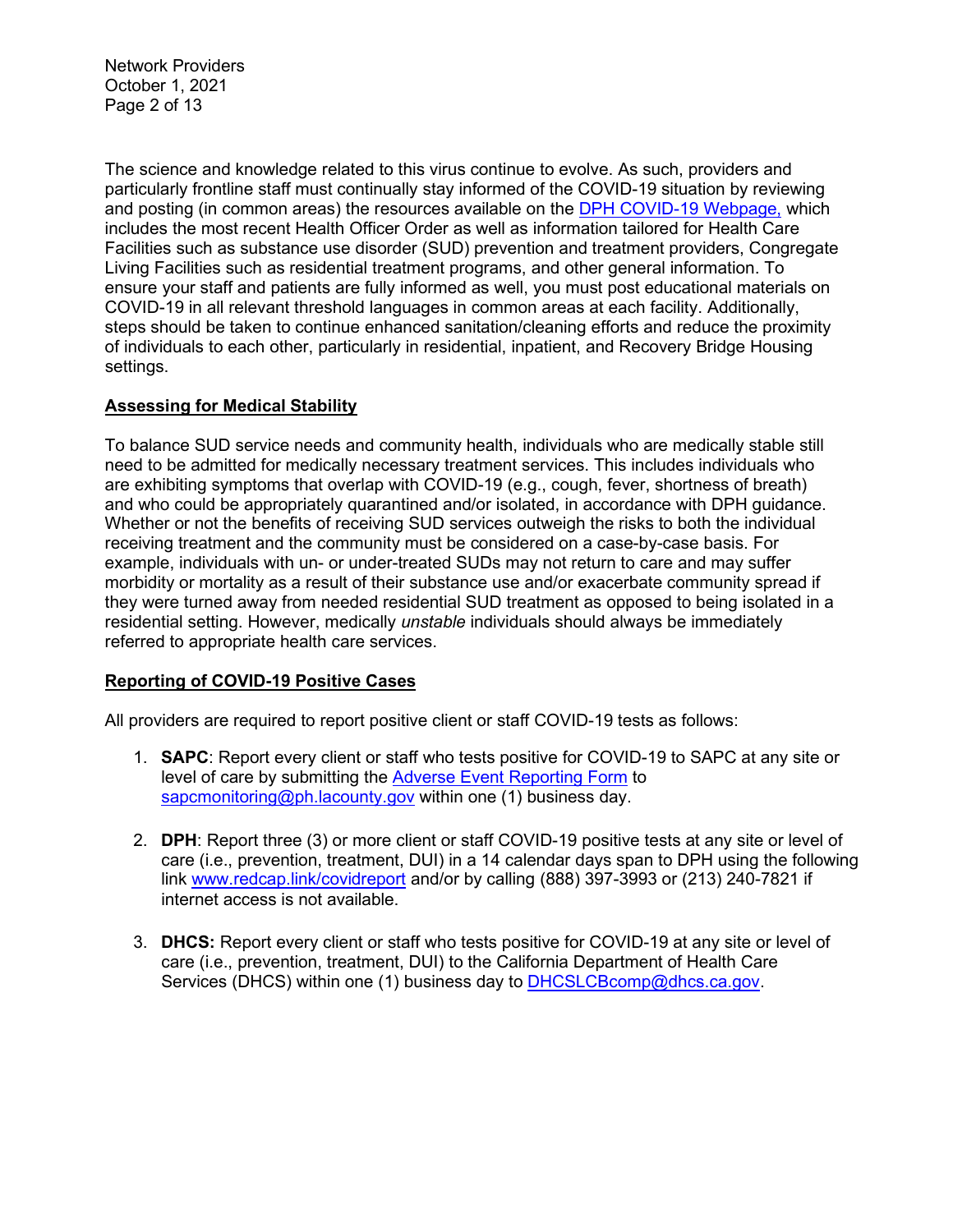Network Providers October 1, 2021 Page 3 of 13

### **Substance Use Prevention and Treatment Community-Based Services**

Your agencies provide essential health care services to the residents of Los Angeles County.<sup>[1,](#page-2-0)[2](#page-2-1)</sup> Additionally, SAPC's Substance Abuse Service Helpline (SASH), Client Engagement and Navigation Services (CENS) and Connecting to Opportunities for Recovery and Engagement (CORE) Centers remain open and continue to see a high volume of individuals seeking care. By staying open and accessible during this public health emergency, and diligently implementing DPH health and safety guidelines to reduce COVID-19 transmission, you support those struggling with substance use and their loved ones.

As essential health care services, SUD network providers must ensure that any person eligible for SAPC services seeking treatment can access it, including those who may be symptomatic or positive for COVID-19.

- *Residential, Inpatient, and Recovery Bridge Housing Settings*: Continue to isolate and quarantine patients in accordance with the current DPH Health Officer Order and associated guidance, with the understanding that bed capacity may be reduced because symptomatic and COVID-19 positive patients are in isolation or under quarantine. However, vacant beds need to be filled in accordance with physical distancing requirements.
- *Outpatient Settings*: We encourage your agencies to deliver an appropriate balance of inperson and telehealth services to support the needs and preferences of patients.
- *Opioid Treatment Programs (OTP)*: During the COVID-19 emergency period, OTPs may offer take-home dosing at the discretion of the Medical Director if the OTP submits a letter of need to DHCS for review and approval, even if minimum treatment standards are not met. See [DHCS' OTP FAQ](https://www.dhcs.ca.gov/formsandpubs/Documents/Narcotic-Treatment-Program-FAQs-Updated-7-8-2021.pdf) for more information on service modifications during the pandemic.
- *Driving Under the Influence (DUI) and Penal Code 1000 (PC1000)*: Continue delivery of services in the same manner as outpatient settings, including expanded use of telephone and telehealth and modifications for in-person groups as outlined below. The State has sunset blanket leave of absences (LOA) and thus programs must resume compliance with California Code of Regulations (CCR) Title 9, Division 4, Chapter 3, §9876.5. SAPC is resuming collection of fees for clients enrolled after July 1, 2021 from DUI and PC 1000 providers. Refer to the **DHCS IN 20-016** for more details.
- *Syringe Exchange Programs (SEP)*: Continue delivery of needle exchange supplies and services to prevent the transmission of other communicable diseases during this time and ensure availability of overdose prevention medications.
- *Client Engagement and Navigation Services (CENS)*: Continue delivery of navigation and connection services at co-locations and all sites now need to be open for in-person services. Telephone or telehealth can temporarily be used for screening, connection, and follow-up during this emergency period if requested by the referring entity. If services are delivered at an alternate location, or services are delivered via telephone or telehealth, it must be documented in the notes section of the Service Connection Log.

<span id="page-2-0"></span><sup>1</sup> DHCS Stakeholder Letter, Clarifying the Urgency of Essential Critical Infrastructure Workers

<span id="page-2-1"></span><sup>2</sup> DPH Safer at Home for Control of COVID-19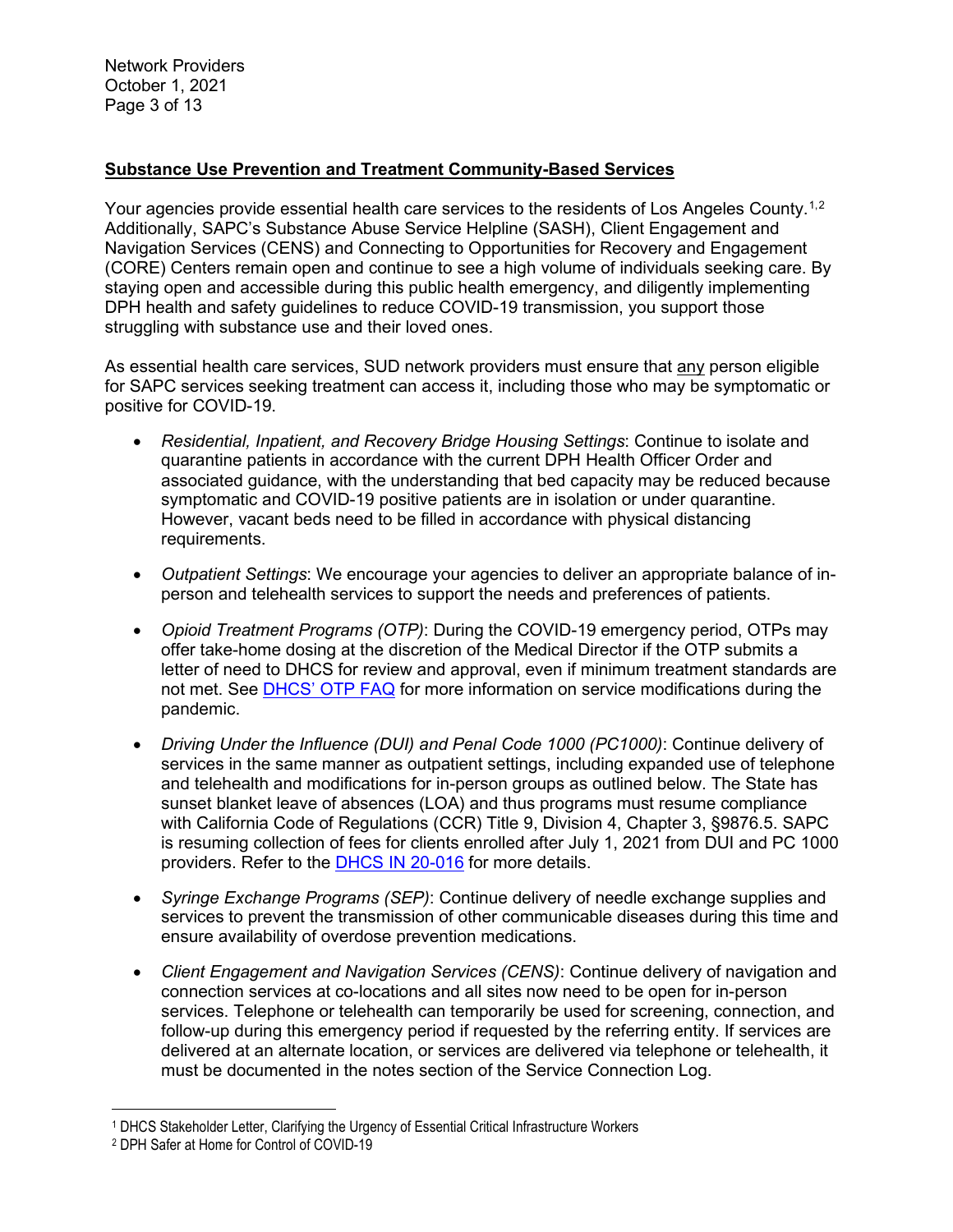Network Providers October 1, 2021 Page 4 of 13

Prevention Services also remain important components in the care continuum to address individual and community health during and after the pandemic period. As such, prevention providers need to balance the delivery of both in-person and remote services to best meet the needs and preferences of the populations served. Group activities for Prevention Services via telehealth or telephone remain a service option and include public-facing platforms inclusive of Facebook Live, Twitch, TikTok, and similar video communication applications for efforts that are not associated with an individual- or group-based processing/counseling sessions. These platforms on public-facing platforms are not allowable for treatment service given federal prohibitions.

### **Participants for All In-Person Group Activities**

Previously instituted temporary limitations on patient education and group counseling sessions have been lifted. Adherence to State and County guidance regarding masking and social distancing still applies.

### **Service Hour Expectations**

Providers need to adhere to the minimum services hours for outpatient, intensive outpatient, residential and withdrawal management services. When patients are unable to attend as outlined or indicated on the Treatment Plan, this should be documented in the client chart and available for review and evaluation during monitoring activities. Providers also need to ensure that appropriate patient and staff signatures are obtained for required documentation per regulation (see "Telehealth and Telephone" section for more information).

### **Telehealth and Telephone – Flexible Service Options**

To encourage continued patient participation and reduce COVID-19 transmission, DHCS continued telehealth and telephone allowances through December 2022. This temporary allowance includes the initial American Society of Addiction Medicine (ASAM) assessment and consultations between counselor and Licensed Practitioners of the Healing Arts (LPHA) to establish medical necessity, as well as all subsequent services after the establishment of medical necessity, in accordance with State allowances. Importantly, this includes:

- Documentation must be included if services are delivered via telehealth or telephone; all other SAPC required documentation remains in place.
- Ink or electronic signatures are not required if it is documented that the patient is participating via telephone or telehealth due to COVID-19.
- Providers must obtain and document verbal or written consent before the use of telehealth or telephone services as outlined in Business Professions Code section 2290.5 (b).
- Calls do not need to originate from a Drug Medi-Cal (DMC) certified site during this COVID-19 emergency period.
- Allowable staff positions, working within their scope of practice may deliver services via telehealth and/or telephone (i.e., assessment, treatment planning, crisis intervention, individual counseling, group counseling, collateral services, case management, Recovery Support Services, patient education) in any location that maintains patient confidentiality and patients may participate in telehealth services at any location of their choice.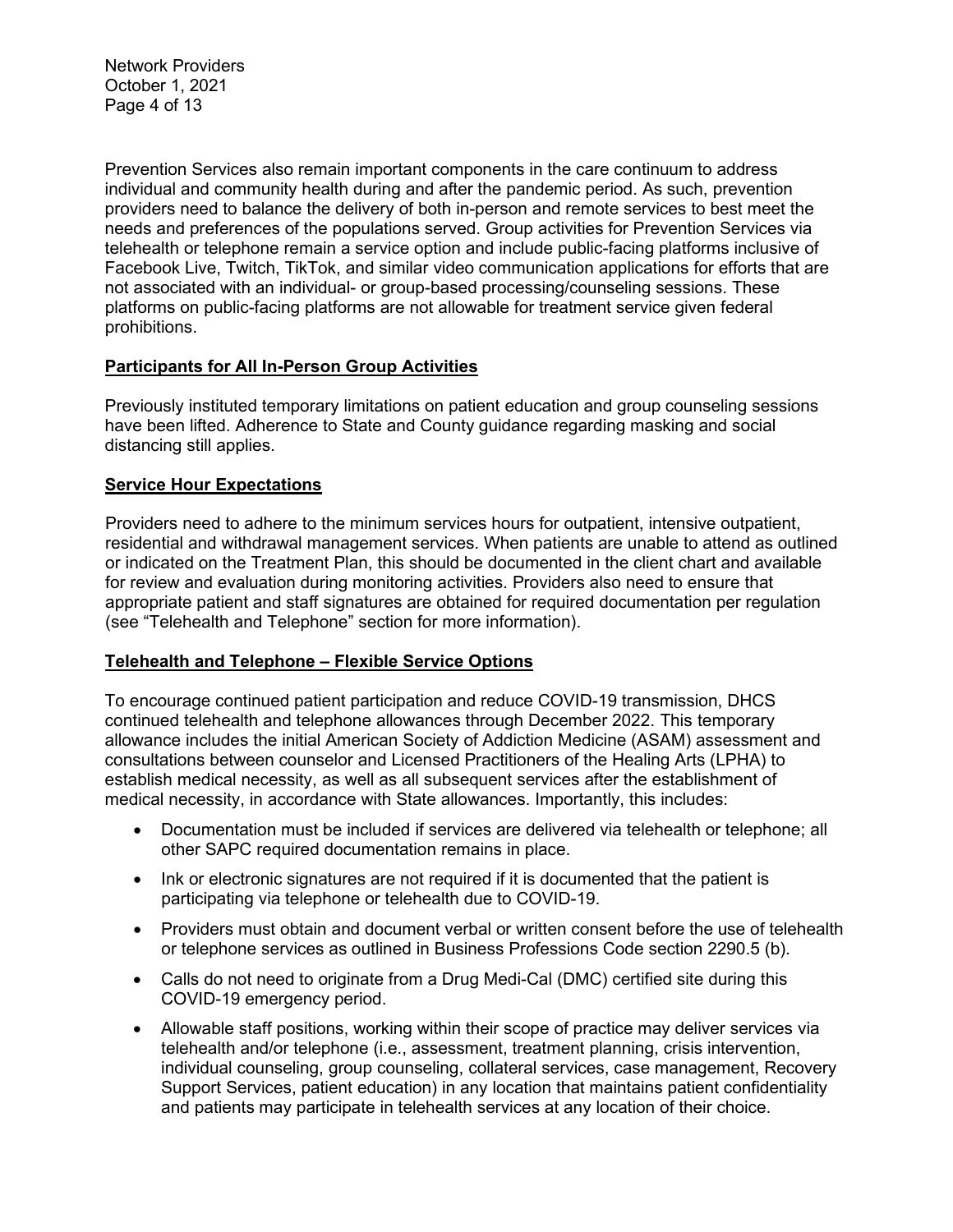- The consultation between physician/LPHA and SUD counselor to review the assessment to establish the SUD diagnosis, medical necessity and level of care assignment may be conducted through a face to face, telehealth, or telephone discussion.
- Certain services, such as residential services, require a clearly established site for services and in-person contact with a beneficiary in order to be claimed. However, the California Plan does not require that all components of those services be provided inperson. For example, services via telephone for a patient quarantined in their room in a residential facility due to illness.

Although providers may offer services as described above, they may NOT close offices and must remain open unless otherwise directed according to the DPH COVID-19 response, as SUD treatment is considered an essential service.

During this public health emergency period, federal guidance has modified restrictions on allowable telehealth platforms for treatment services, and will remain permissible until modified by the [federal](https://www.hhs.gov/hipaa/for-professionals/special-topics/emergency-preparedness/notification-enforcement-discretion-telehealth/index.html) or [State](https://www.dhcs.ca.gov/services/Documents/Weekly-All-BH-Provider-Call-Brief-Summary-07-07-2021.pdf) government:

- *Temporarily Allowable Platforms*: Non-public facing popular video chat applications include Apple FaceTime, Facebook Messenger video chat, Google Hangouts video, Skype, and Zoom.
- *Non-Allowable Platforms*: Facebook Live, Twitch, TikTok, and similar video communication applications that are public-facing applications.

Though providers may continue to operate under the temporarily allowable platforms, SAPC strongly encourages providers to begin the transition to a HIPAA Compliant platform.

## **Staff Vaccination, Testing and Masking**

In accordance with the [State Public Health Order](https://www.cdph.ca.gov/Programs/CID/DCDC/Pages/COVID-19/Order-of-the-State-Public-Health-Officer-Health-Care-Worker-Vaccine-Requirement.aspx) issued on August 5, 2021, all workers (paid and unpaid) who provide services or work in SUD treatment facilities (i.e., ASAM 1.0, 2.1, 3.1, 3.3, 3.5, 1-WM, 2-WM, 3.2-WM, 3.7-WM and 4-WM) and prevention staff working in these facilities must be fully vaccinated with the Johnson and Johnson, Moderna, or Pfizer COVID-19 vaccine by September 30, 2021. Exemptions may be available with written declaration for (1) religious or (2) qualifying health condition reasons (with a written statement from an appropriate health care provider) with mandatory COVID-19 testing two (2) times per week in acute health care and long-term care settings or one (1) time per week in other health care settings, AND use of a surgical mask or higher-level respirator whenever in the facility. The SAPC Contractor must maintain records to this effect. For additional information on how to maintain compliance with this requirement and verify vaccination status of employees, see DHCS [IN 21-043](https://www.dhcs.ca.gov/formsandpubs/Documents/BHIN-21-043.pdf) revised in August.

Furthermore, all staff working in healthcare settings, including SUD treatment sites must wear a mask regardless of vaccination status until further notice, per DHCS IN 21-043. Additional requirements outlined in any DPH updated Health Order must also be adhered to.

### **Personal Protective Equipment, Other Essential Supplies, and Testing**

SAPC providers will need to ensure continued and sufficient supply of Personal Protective Equipment (PPE) equipment for use during the COVID-19 pandemic and beyond. PPE includes, but is not limited to, surgical masks, face shields, gloves, gowns, and eye protection; and other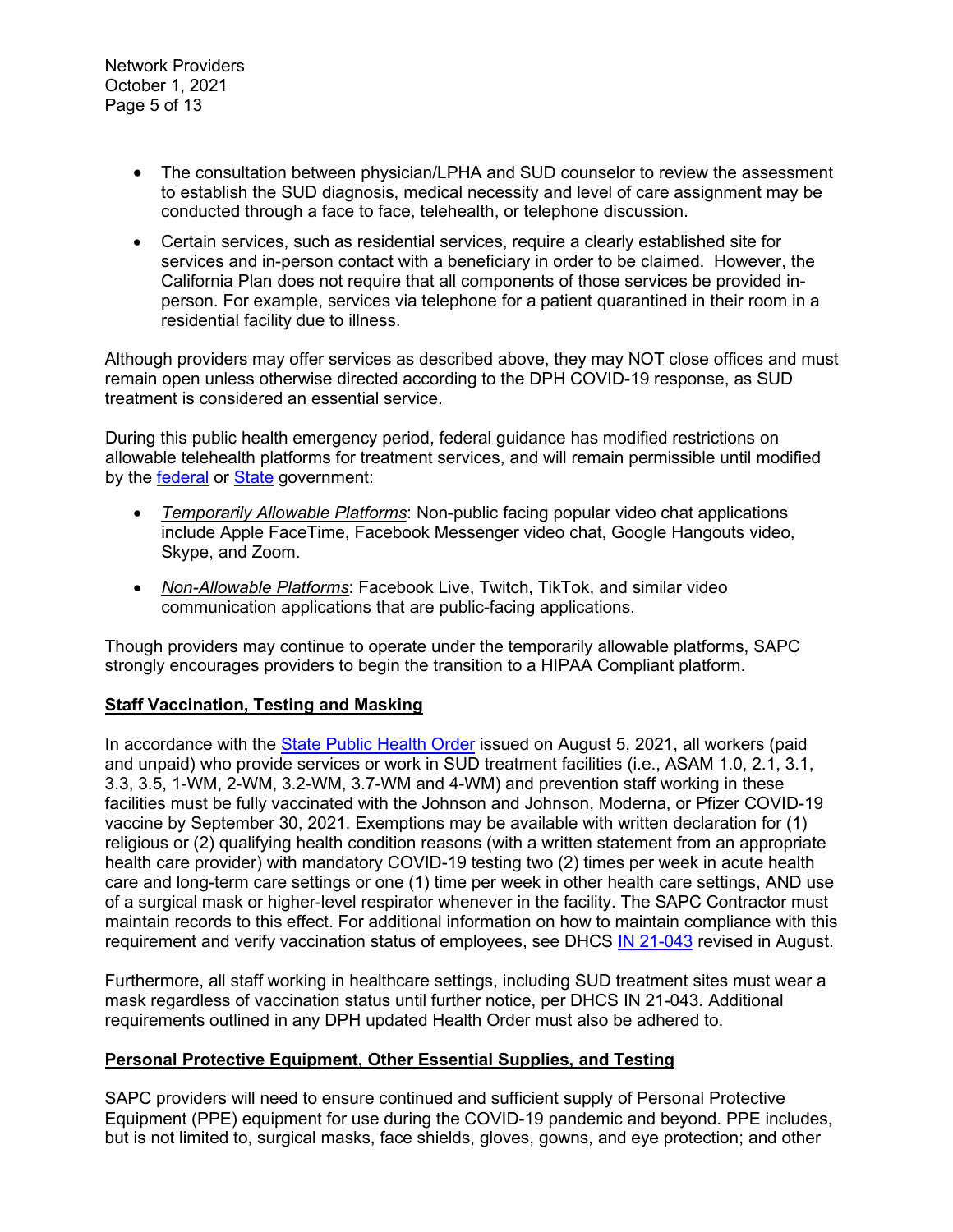Network Providers October 1, 2021 Page 6 of 13

essential supplies which includes, but is not limited to, non-medical cloth face coverings, infrared thermometers and hand sanitizer.

All providers need to implement ongoing policies and procedures that educate new staff and patients about the COVID-19 vaccination options and use of appropriate PPE to mitigate transmission. Efforts need to be made to facilitate patient access to the COVID-19 vaccine if desired.

### **Funding Support for Continued Treatment Service Delivery**

Though in many cases treatment levels have stabilized, SAPC will permit cost-based payments on an as-needed and as-approved basis for SUD treatment providers between July 1, 2021 and December 31, 2021 where allowable costs exceed claims as it relates to the contract, site, and/or level of care.

Agencies whose monthly allowable costs between July 1, 2021 and December 31, 2021 are above revenue generated by DMC fee-for-service rates for the respective month(s) may request a pro-rated cost-based payment on a month-by-month basis for affected treatment levels of care (excluding Opioid Treatment Programs) and sites. Providers that require cost-based payments will need to reach out to SAPC with this request by emailing Edita Mendoza at [emendoza@ph.lacounty.gov](mailto:emendoza@ph.lacounty.gov) with the subject line "COVID-19 Cost Payments." The request will be required to include justification for the need for a cost-based payment, including providing financial data and information on what caused the inability to deliver services. Justifications must be COVID-19 related and include detailed information on how cost was determined.

For participating agencies, final payment will be based on actual allowable costs and final payment will be reduced by the total non-replaceable claims (specifically legitimate local/State denials that cannot be resubmitted and approved) and associated disallowances incurred over the Fiscal Year. $^3$  $^3$  Therefore, it remains critical to continue to work and resolve denials during the pandemic period and submit corrections as allowable. Actual costs incurred for this period will be settled during cost reporting with interim recoupments as outlined below.

Patients must continue to be admitted and served during the entire fiscal year and throughout the duration of the pandemic to ensure patients have access to treatment and that providers are generating revenue. Any changes to days or hours of operations must be immediately reported to SAPC and will be shared with DHCS (see *Site Closures and Service Reductions* section below).

If the federal and State government continue the COVID-19 public health emergency and the allowances for cost-based reimbursement for the DMC system beyond December 2021, SAPC will revisit if this allowance can be continued at the local level through the remainder of the fiscal year.

<span id="page-5-0"></span><sup>&</sup>lt;sup>3</sup> Contract augmentation for Fiscal Year 2021-2022 will be approved based on the provider's utilization and the addition of sites and/or levels of care. Cost-based payments may be based on a pre-augmentation contract allocation. This is to help ensure that SAPC is able to appropriately manage its fiscal responsibilities.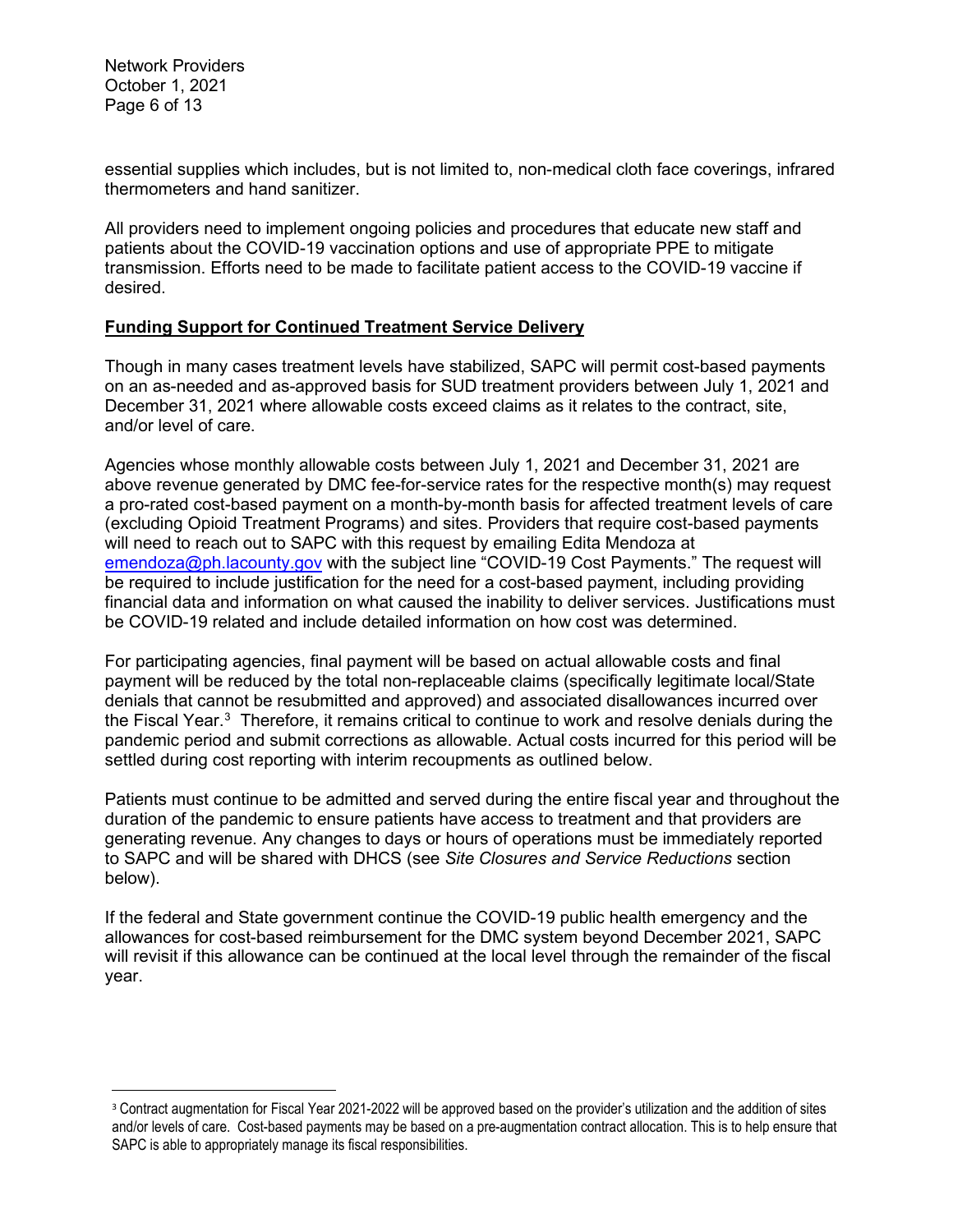Network Providers October 1, 2021 Page 7 of 13

### **Compliance Monitoring**

SAPC will resume standard monitoring practices. However, SAPC will be incorporating the use of uploading documents to a Secure File Transport Protocol (SFTP) to ensure the secure and safe sharing of information. Providers will be given a minimum of two weeks to prepare documents and upload to the system to allow for Compliance staff to review. The use of file uploads is increasingly become the standard way of sharing documents among providers and oversight agencies, including DHCS. Providers must adhere to this process as mandated by the providers of their contract

#### **Site Closures or Service Reductions**

Accessing SUD services during this public health emergency may be more critical for some patients to reduce the risk of relapse. Providers must ensure that services described in your SAPC Agreement, with the considerations and allowances described in this document, remain in effect. In accordance with the SUSPENSION OR TERMINATION FOR DEFAULT section of your agreement, the County may suspend or terminate a contract if the contractor fails to perform any contracted services.

For service hour reductions or temporary site closures, providers must submit a request which includes the justification for why such service reductions or closures are necessary, a plan to resume contracted business hours, and how the provider will ensure the ability to continue to provide services, including admitting new patients. Providers must submit an electronic letter addressed to Dr. Gary Tsai, Division Director, and emailed to Daniel Deniz at [ddeniz@ph.lacounty.gov](mailto:ddeniz@ph.lacounty.gov) prior to, or immediately upon, changes that outlines the emergency procedures and duration. SAPC's Contract Management and Compliance Unit will reach out to the impacted provider and sites.

### **Effective Period**

This public health emergency continues to evolve and SAPC will update this Informational Notice as new information becomes available. This guidance will be effective starting July 1, 2021 and will remain in effect until further revision and notification.

### **Additional Information**

If you need additional information, please contact your assigned Contract Program Auditor who will provide a response or direct you to the most appropriate SAPC Unit.

GT:gt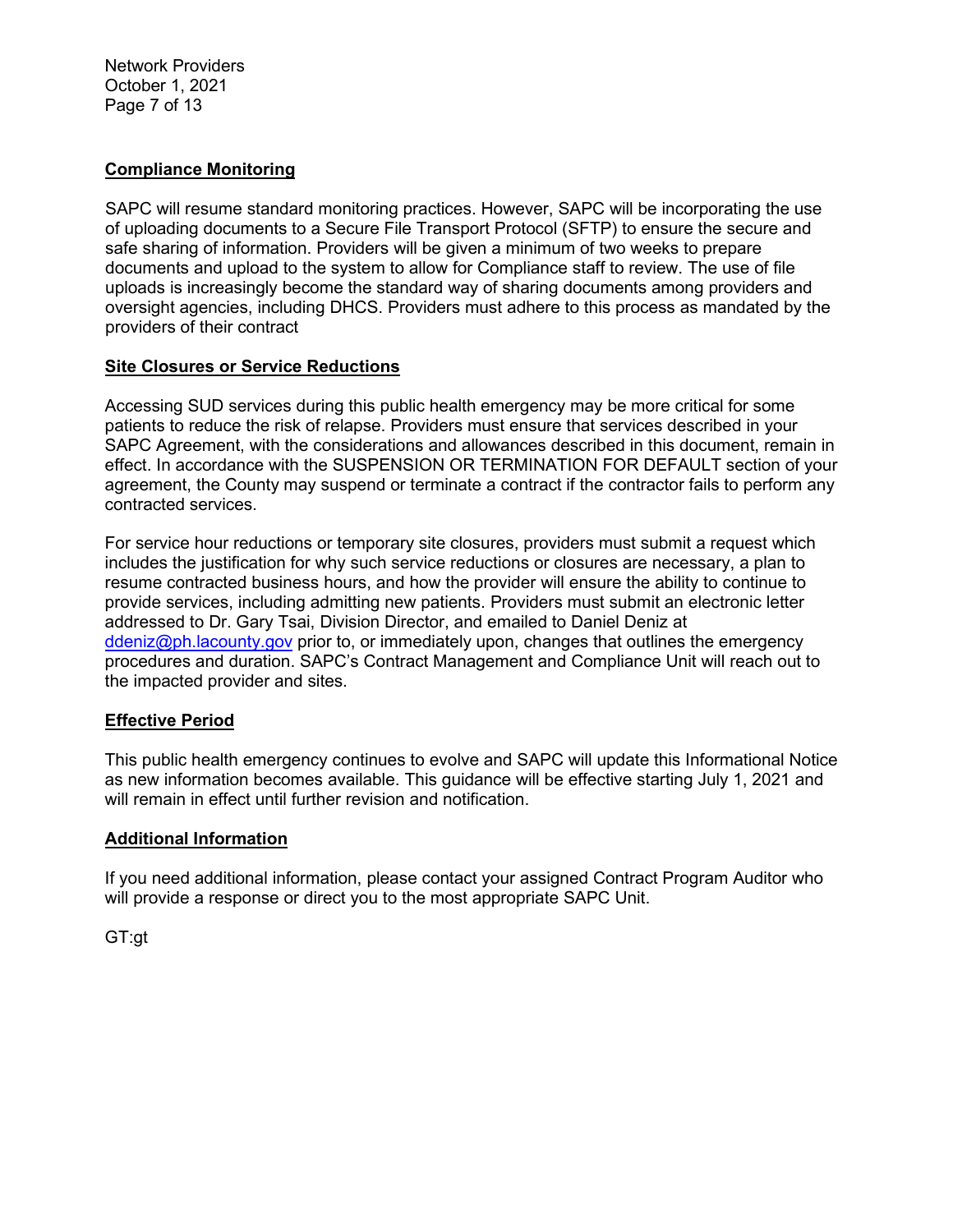## **Background**

**During the COVID-19 Public Health Emergency, the State Department of Health Care Services (DHCS) allowed various regulatory flexibilities to ensure access to specialty substance use disorder (SUD) services. With the improvement of the COVID-19 situation, many of these flexibilities will be sunsetting. Please visit [DHCS' Information for Providers & Partners](https://www.dhcs.ca.gov/Pages/COVID-19-Pro-Part.aspx) page for additional details. Below is a summary of the flexibilities and sunset dates. See DHCS IN [20-016 \(DUI\),](https://www.dhcs.ca.gov/formsandpubs/Documents/BHIN-20-016-Updated-7-8-2021.pdf) [20-017,](https://www.dhcs.ca.gov/formsandpubs/Documents/BHIN-20-017-Updated-7-8-2021.pdf) [NTP FAQ](https://www.dhcs.ca.gov/formsandpubs/Documents/Narcotic-Treatment-Program-FAQs-Updated-7-8-2021.pdf) for more information.** 

# **Behavioral Health Services – BH-IN 20-009 Updated**

| <b>Flexibility Topic</b>                                                                                  | <b>Flexibility Description</b>                                                                                                                                                                                                                                                                                                                                                                                                                                                                                                                                                                                                                                                                                                                                                                                                                                                                                                   | <b>Expiration Date</b> |         |                 |
|-----------------------------------------------------------------------------------------------------------|----------------------------------------------------------------------------------------------------------------------------------------------------------------------------------------------------------------------------------------------------------------------------------------------------------------------------------------------------------------------------------------------------------------------------------------------------------------------------------------------------------------------------------------------------------------------------------------------------------------------------------------------------------------------------------------------------------------------------------------------------------------------------------------------------------------------------------------------------------------------------------------------------------------------------------|------------------------|---------|-----------------|
|                                                                                                           |                                                                                                                                                                                                                                                                                                                                                                                                                                                                                                                                                                                                                                                                                                                                                                                                                                                                                                                                  | 6/30/21                | 9/30/21 | <b>Other</b>    |
| Meetings, gatherings,<br>and events                                                                       | <b>Expired Flexibility: Meetings, gatherings, and events were</b><br>modified/suspended during COVID-19 emergency.<br>The executive order is no longer in effect, however there are a<br>subset of provisions that facilitate ongoing recovery. See Safely<br><b>Reopening California and CDPH-State Public Health Order June</b><br>11, 2021                                                                                                                                                                                                                                                                                                                                                                                                                                                                                                                                                                                    |                        |         | X<br>(06/15/21) |
| Administrative<br>penalties not imposed<br>for non-compliance<br>with safeguards of<br>health information | <b>Extended Flexibility: The federal Department of Health and Human Services</b><br>Office of Civil Rights (HHS-OCR) guidelines for telehealth exercised<br>discretion during COVID-19 to not impose administrative penalties for non-<br>compliance with the HIPAA rules in connection with good faith provision of<br>telehealth in using non-public facing audio or video communication products.<br><b>Extended Flexibility: Allowable platforms were expanded to include popular</b><br>communication applications for video chats such as Apple FaceTime,<br>Facebook Messenger Video Chat, Google Hangouts, Skype, and Zoom.<br>Health and Safety Code section 1280.17 administrative penalties<br>for non-compliance related to safeguards of health information of<br>unauthorized access or inadvertent disclosure. Only HIPAA-<br>compliant communication applications may be used to provide<br>telehealth services. |                        |         |                 |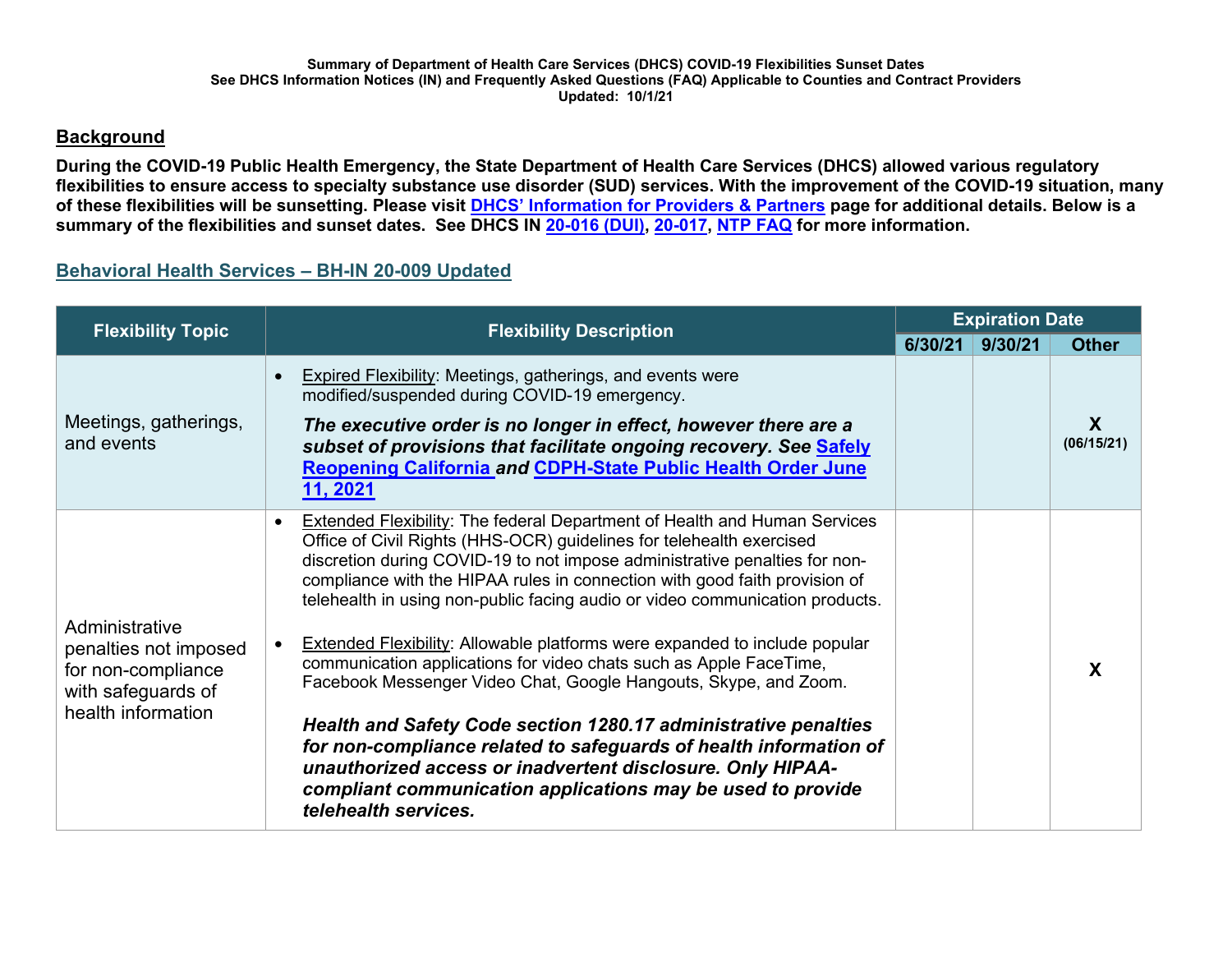|                                                                                        | Specific guidance for providers regarding HIPAA and telehealth is<br>available from the external resources listed on DHCS' Telehealth<br>Resources page.<br>For technical assistance related to a HIPAA-compliant platform of<br>service delivery contact California Institute of Behavioral Health<br>Solutions (CIBHS) Amy McIlvaine amcilvaine@cibhs.org.                                                   |                  |   |                |
|----------------------------------------------------------------------------------------|----------------------------------------------------------------------------------------------------------------------------------------------------------------------------------------------------------------------------------------------------------------------------------------------------------------------------------------------------------------------------------------------------------------|------------------|---|----------------|
| Provider consent and<br>documentation<br>requirements waived.                          | Expired Flexibility: Waived the responsibility of a provider to obtain and<br>document verbal or written consent before the use of telehealth services.<br><b>Business Professions Code section 2290.5 (b) provider must</b><br>obtain and document verbal or written consent before use of<br>telehealth services.                                                                                            | $\boldsymbol{X}$ |   |                |
| Allowed treatment and<br>recovery services<br>outside the facility<br>service location | Expired Flexibility: DHCS allowed facilities to provide in-person treatment or<br>recovery services off-site for any concerns related to COVID-19.<br>In-person treatment and recovery services to be provided inside<br>the facility service location.                                                                                                                                                        | X                |   |                |
| Additional time to<br>complete counselor<br>certification<br>requirements.             | <b>Expiring Flexibility: Alcohol and other drug (AOD) registered counselors were</b><br>given three (3) additional months to complete certification requirements.<br>California Code of Regulations, Title 9, §13035(f)(1) requires AOD<br>Certification completion within 5-years of registration by one of<br>the DHCS recognized certification organizations.                                               |                  | X |                |
| No additional billing<br>code (e.g., modifier)<br>required                             | <b>Expiring Flexibility:</b> Did not require a billing code (modifier) for claims of<br>$\bullet$<br>services rendered via telehealth or telephone.<br>Use of modifiers for claim reimbursement of telehealth and<br>telephone services is mandatory for DMC-ODS counties as of<br>November 1, 2021 and encouraged before this date.<br><b>Televideo Service</b><br>02 GT<br>02 UB<br><b>Telephone Service</b> |                  |   | X<br>(11/1/21) |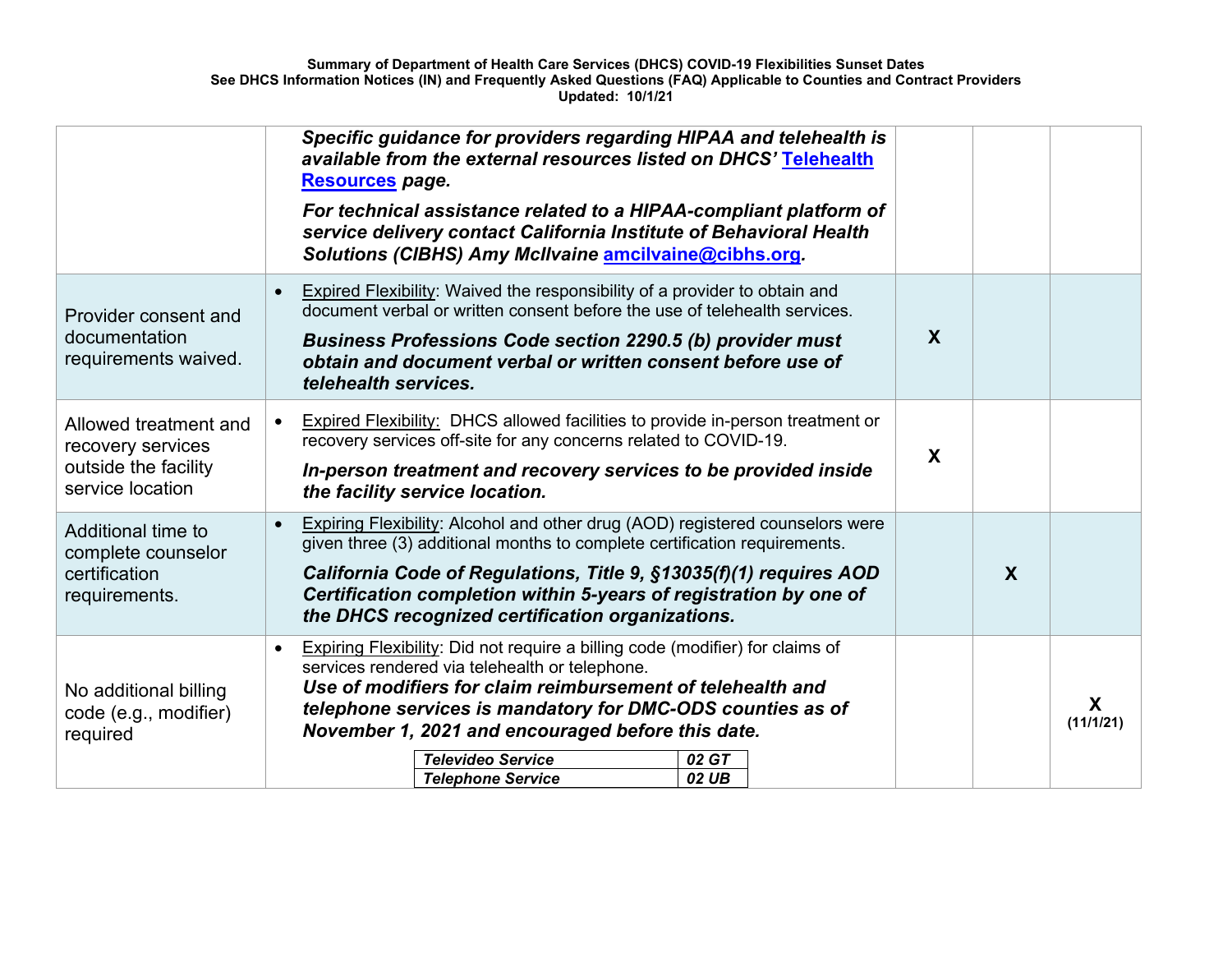#### **Summary of Department of Health Care Services (DHCS) COVID-19 Flexibilities Sunset Dates See DHCS Information Notices (IN) and Frequently Asked Questions (FAQ) Applicable to Counties and Contract Providers Updated: 10/1/21**

| Telehealth and                         | <b>Extended Flexibility:</b>                                                                                                  |         |
|----------------------------------------|-------------------------------------------------------------------------------------------------------------------------------|---------|
| telephonic service                     | Assessments allowed via telephone or telehealth.<br>$\circ$<br>Telephone and telehealth services, including group counseling, | 12/2022 |
| provisions extended<br>Updated 9/15/21 | $\circ$<br>allowed in SUD residential, SUD outpatient, and Driving Under the<br>Influence (DUI) programs.                     |         |
|                                        | $\circ$ Payment parity for telephone and telehealth services.                                                                 |         |

# **Opioid Treatment Programs (OTP) Also Known As: Narcotic Treatment Programs (NTP)**

| <b>Flexibility Topic</b>                                                   | <b>Flexibility Description</b>                                                                                                                                                                                                                                                                                                                                                                                                                                                                                         |         | <b>Expiration Date</b> |              |  |
|----------------------------------------------------------------------------|------------------------------------------------------------------------------------------------------------------------------------------------------------------------------------------------------------------------------------------------------------------------------------------------------------------------------------------------------------------------------------------------------------------------------------------------------------------------------------------------------------------------|---------|------------------------|--------------|--|
|                                                                            |                                                                                                                                                                                                                                                                                                                                                                                                                                                                                                                        | 6/30/21 | 9/30/21                | <b>Other</b> |  |
| Obtaining criminal<br>background checks<br>(CBC)                           | Expired Flexibility: Allowed Narcotic Treatment Programs (NTP) and Alcohol<br>and Other Drug (AOD) Residential Treatment facilities with an adolescent<br>treatment waiver the ability to request alternatives to criminal background<br>checks (CBC), such as online criminal justice checks and/or exemption of<br>telehealth only staff (those with no direct contact) from obtaining CBC.<br>Resume criminal background checks including fingerprinting<br>pursuant to state and federal statutes and regulations. | X       |                        |              |  |
| Provider consent and<br>documentation<br>requirements waived.              | Expired Flexibility: Waived the responsibility of a provider to obtain and<br>$\bullet$<br>document verbal or written consent before the use of telehealth services.<br>Per Business Professions Code section 2290.5 (b), a provider<br>must obtain and document verbal or written consent before use<br>of telehealth services.                                                                                                                                                                                       | X       |                        |              |  |
| Additional time to<br>complete counselor<br>certification<br>requirements. | Expiring Flexibility: Alcohol and other drug (AOD) registered counselors were<br>given three (3) additional months to complete certification requirements.<br>California Code of Regulations, Title 9, §13035(f)(1) requires AOD<br>Certification completion within 5-years of registration by one of<br>the DHCS recognized certification organizations.                                                                                                                                                              |         | X                      |              |  |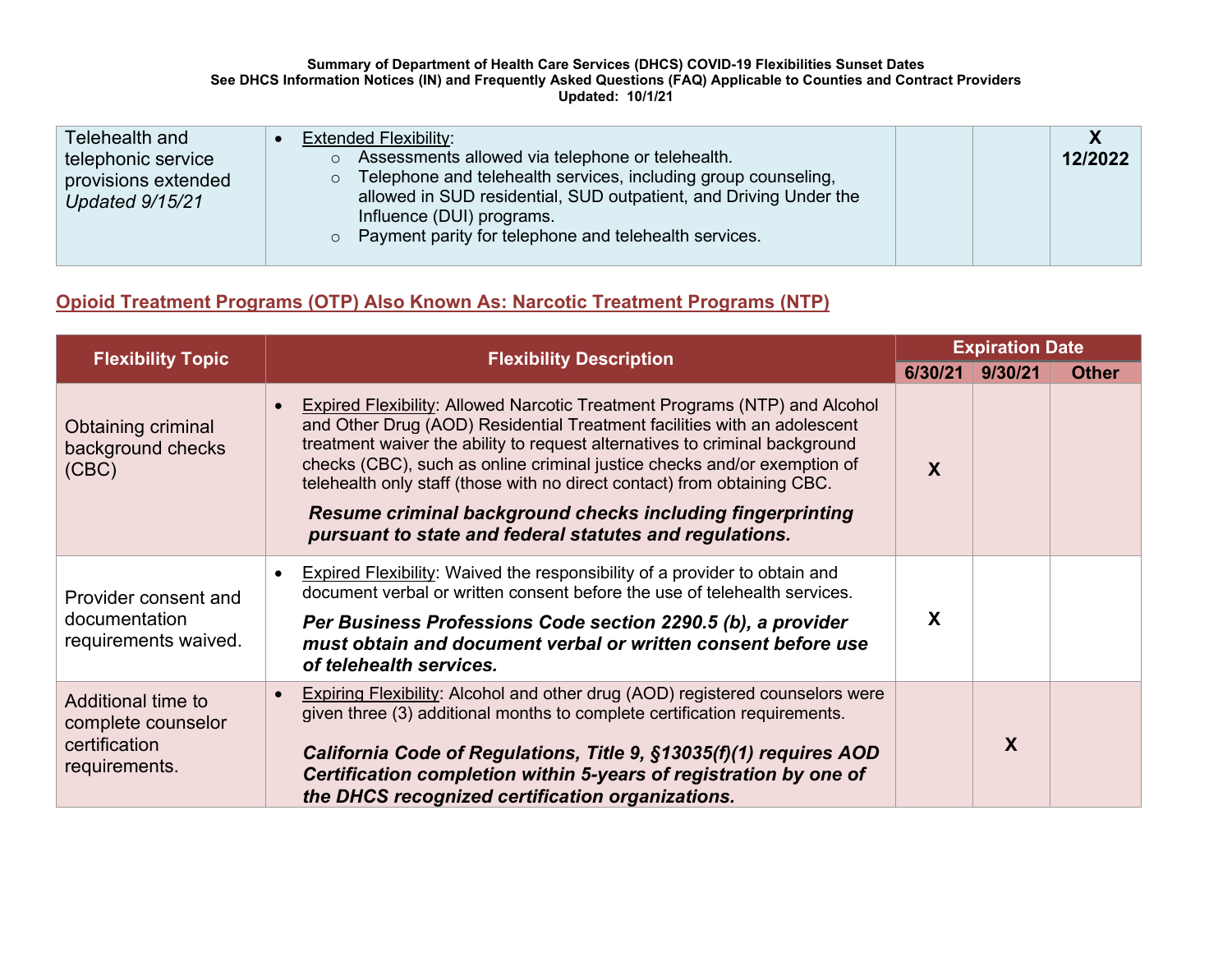#### **Summary of Department of Health Care Services (DHCS) COVID-19 Flexibilities Sunset Dates See DHCS Information Notices (IN) and Frequently Asked Questions (FAQ) Applicable to Counties and Contract Providers Updated: 10/1/21**

# **Alcohol & Other Drug (AOD) Facilities – [BH-IN 20-017](https://www.dhcs.ca.gov/formsandpubs/Documents/BHIN-20-017-Alcohol-and-Other-Drug-Facilities.pdf) Updated**

| <b>Flexibility Topic</b>                                                                                                | <b>Flexibility Description</b>                                                                                                                                                                                                                                                                                                                                                                                                                                                                                                                                                              | <b>Expiration Date</b>    |         |              |
|-------------------------------------------------------------------------------------------------------------------------|---------------------------------------------------------------------------------------------------------------------------------------------------------------------------------------------------------------------------------------------------------------------------------------------------------------------------------------------------------------------------------------------------------------------------------------------------------------------------------------------------------------------------------------------------------------------------------------------|---------------------------|---------|--------------|
|                                                                                                                         |                                                                                                                                                                                                                                                                                                                                                                                                                                                                                                                                                                                             | 6/30/21                   | 9/30/21 | <b>Other</b> |
| License or certified<br><b>AOD Residential &amp;</b><br><b>Outpatient facility</b><br>application extensions            | <b>Expired Flexibility: DHCS Licensing Analysts will grant application extensions</b><br>$\bullet$<br>to licensed or certified AOD Residential and Outpatient treatment facilities to<br>address any outstanding and/or needed documentation of regulatory and<br>certification standard requirements.<br><b>Providers must adhere to DHCS regulatory and certification</b><br>requirements within application deadline timeframes.                                                                                                                                                         | $\boldsymbol{X}$          |         |              |
| Expedited review and<br>approval process for<br><b>AOD</b> residential<br>increased treatment<br>bed capacity requests. | Expired Flexibility: DHCS initiated an expedited review and approval process<br>for requests to increase treatment bed capacities for AOD residential<br>treatment facilities by electronic submissions of DHCS Supplemental and<br>Facility Data Staffing Form.<br>DHCS will resume normal review and approval of AOD increased<br>bed capacity requests.                                                                                                                                                                                                                                  | $\boldsymbol{\mathsf{X}}$ |         |              |
| <b>Suspension of DHCS</b><br>on-site licensing<br>inspections.                                                          | Expired Flexibility: DHCS suspended inspection requirements of on-site initial<br>and biennial licensing inspections instead conducting inspections virtually<br>(video conferencing, photographs, and/or conference calls).<br>DHCS will resume on-site initial and biennial licensing<br>inspections.                                                                                                                                                                                                                                                                                     | $\boldsymbol{X}$          |         |              |
| <b>Expedited AOD</b><br><b>Residential Licensing</b><br>review and processing.                                          | Expired Flexibility: DHCS was granted authority to expedite review/process<br>and streamline the application process for an entity applying for licensure as<br>an AOD residential treatment facility by:<br>Allowing entity to submit requirement information after DHCS<br>$\circ$<br>issuance of incomplete application;<br>Conducting virtual inspections of facility (ies);<br>$\circ$<br>Approving a one-year provisional license period in accordance with<br>$\circ$<br>Health and Safety Code 11834.09(d).<br>DHCS will resume normal AOD Residential Licensing review<br>process. | $\boldsymbol{\mathsf{X}}$ |         |              |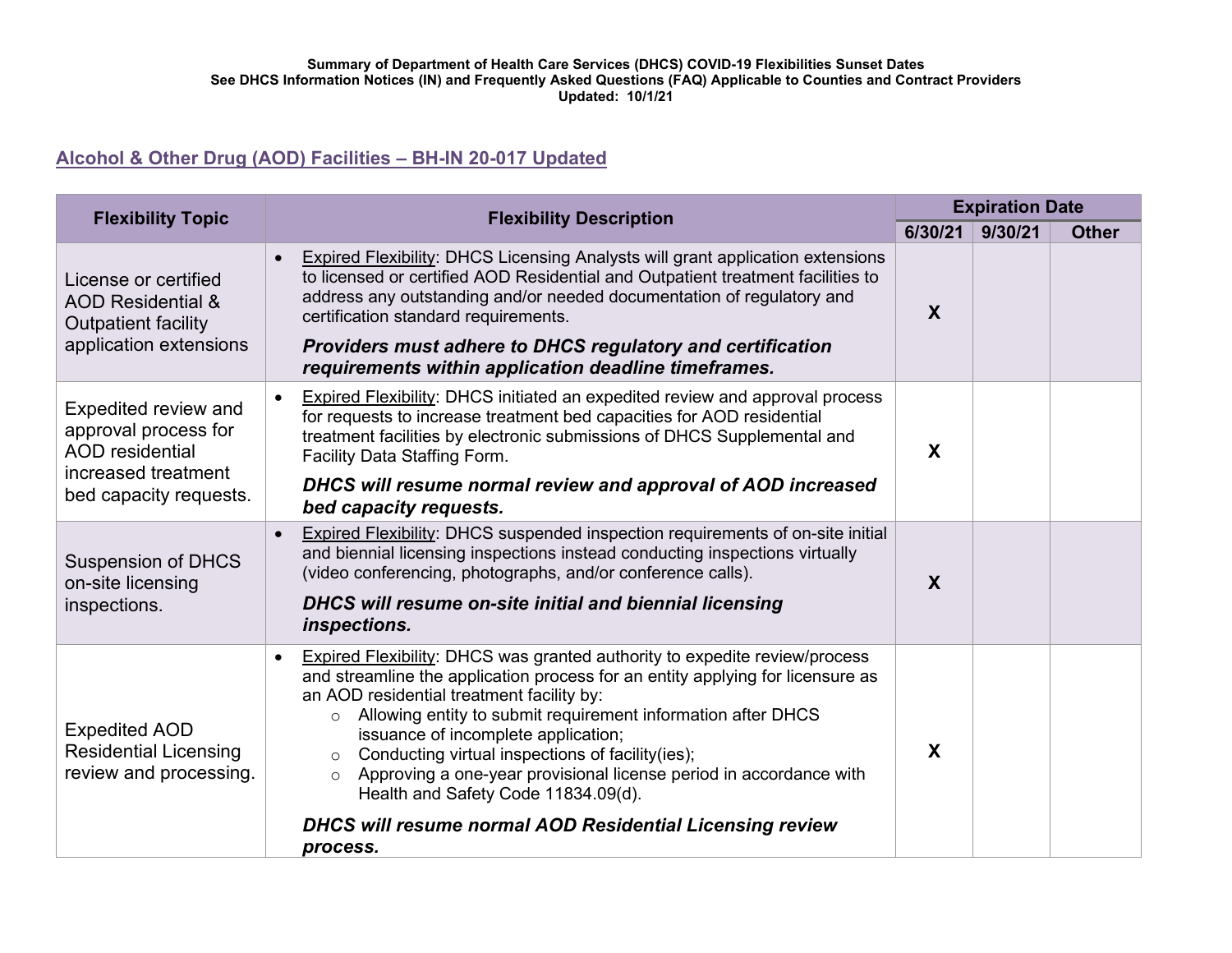| <b>Criminal background</b><br>check (CBC)<br>alternative options. | Expired Flexibility: Allowed Narcotic Treatment Programs (NTP) and Alcohol<br>and Other Drug (AOD) Residential Treatment facilities with an adolescent<br>treatment waiver the ability to request alternatives to criminal background<br>checks (CBC), such as online criminal justice checks and/or exemption of<br>telehealth only staff (those with no direct contact) from obtaining CBC. |  |  |
|-------------------------------------------------------------------|-----------------------------------------------------------------------------------------------------------------------------------------------------------------------------------------------------------------------------------------------------------------------------------------------------------------------------------------------------------------------------------------------|--|--|
|                                                                   | Resume criminal background checks including fingerprinting<br>pursuant to state and federal statutes and regulations.                                                                                                                                                                                                                                                                         |  |  |

# **Driving Under the Influence (DUI) Program – BH-IN 20-016 Updated**

| <b>Flexibility Topic</b>                                                            | <b>Flexibility Description</b>                                                                                                                                                                                                                                                                                                                                                                                               |         | <b>Expiration Date</b> |              |  |
|-------------------------------------------------------------------------------------|------------------------------------------------------------------------------------------------------------------------------------------------------------------------------------------------------------------------------------------------------------------------------------------------------------------------------------------------------------------------------------------------------------------------------|---------|------------------------|--------------|--|
|                                                                                     |                                                                                                                                                                                                                                                                                                                                                                                                                              | 6/30/21 | 9/30/21                | <b>Other</b> |  |
| <b>Provided affected</b><br>participants with<br>blanket Leaves of<br>Absence (LOA) | Expired Flexibility: Blanket leaves of absence (LOA) were available for:<br>$\bullet$<br>Each participant affected by COVID-19 to be placed on LOA.<br>$\circ$<br>Programs that temporarily closed due to COVID-19 to impose a<br>$\circ$<br>blanket LOA for all enrolled participants.<br>Resume Leave of Absence procedures stipulated in California Code of<br>Regulations (CCR) Title 9, Division 4, Chapter 3, §9876.5. | X       |                        |              |  |
| <b>Suspension of DHCS</b><br>on-site inspections                                    | Expired Flexibility: During the pandemic, on-site inspections were<br>$\bullet$<br>suspended, and virtual sessions were implemented. These inspections<br>documented virtually that the facility was clean, safe and free of alcohol or<br>illicit drug use, and required files sent via secure email.<br>On-site inspections will resume                                                                                    | χ       |                        |              |  |
| Alternate DUI program<br>funding mechanisms                                         | <b>Expired Flexibility:</b> During the pandemic DUI providers were permitted to<br>receive funding from other sources.<br>Per regulation, DUI providers must be self-supported from participant fees                                                                                                                                                                                                                         | X       |                        |              |  |